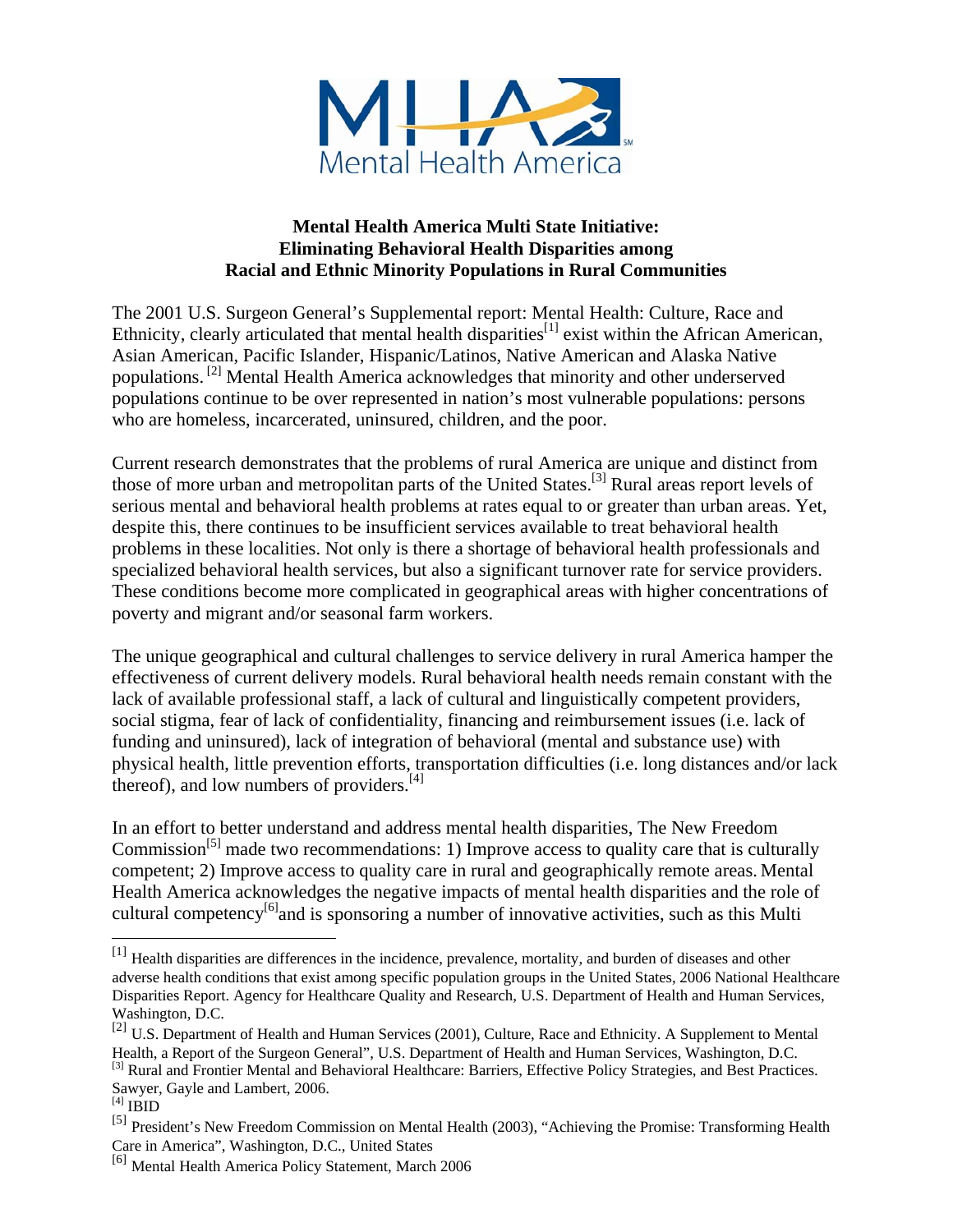State Initiative focused on Eliminating Behavioral Health Disparities among Racial and Ethnic Minority Populations in Rural Communities

A review of current treatment models and policies directed toward rural communities is needed, along with innovative approaches and models that will foster more effective delivery of services, and continuity of care for rural minority populations.

Research focusing on strategies to eliminate racial and ethnic disparities in access to and quality of care are additionally crucial component of efforts to reduce mental health disparities. The existing evidence provides the following insights for developing strategies to reduce disparities $^{[7]}$ :

- Systemic strategies to foster continuity of care.
- Strategies that focus on promoting utilization of services and/or promoting new models of care for and by minority populations.
- Initiatives by care providers to provide culturally and linguistically appropriate services might reduce the access barriers experienced by minority populations.
- Increased adherence by providers to evidence-based guidelines.
- Need for improved data collection and evaluation processes that will determine effectiveness.

## **Goal:**

Regional MHA affiliates will develop a national collaboration of significance to address mental health disparities among racial and ethnic minority populations living in rural and underserved communities. This collaboration will consist of a set number of affiliates with a central coordinating center.

The strategic framework for the collaboration will include short-term and long-term actions aimed at improving access to mental health care through four critical targets: 1) Elimination of mental health disparities among racial/ethnic minority populations; 2) Rural and underserved communities; 3) Implementing a framework that is culturally and linguistically competent; 4) Working with community level leadership and representation to develop efforts to establish continuity of mental health care.

### **The proposed collaboration will consist of two phases:**

# **Phase 1:**

Mental Health America will sponsor March 2008 Multi-State Policy Meeting. This meeting will consist of experts to provide necessary tools to each participant regarding Eliminating Behavioral Health Disparities among Racial and Ethnic Minority Populations in Rural Communities. The desired outcome is that each participant will leave with a set of tools they can implement in their home states. MHA will provide ongoing technical assistance following this meeting.

# **Phase 2:**

 $\overline{a}$ 

Implement an innovative model in their target area and target populations. Each participant can add questions that are more relevant to their areas specifically, so that at the end of the day they may create a really viable project/model will work. And this will/may make them eligible to apply for a national grant.

<sup>&</sup>lt;sup>[7]</sup> THE SYNTHESIS PROJECT: New Insights from research results. Policy Brief No. 12. September 2007